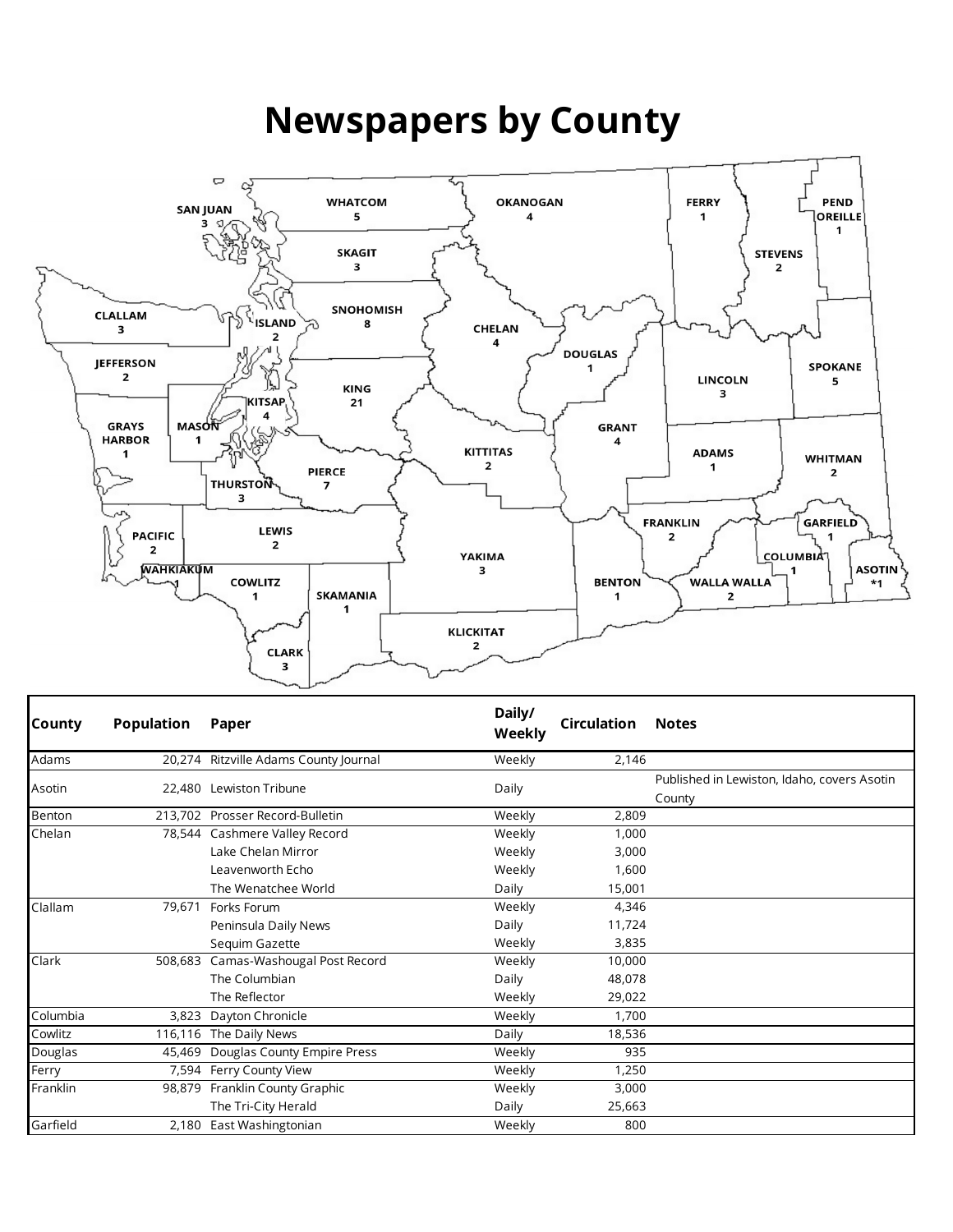| <b>County</b> | <b>Population</b> | Paper                                          | Daily/<br>Weekly | <b>Circulation</b> | <b>Notes</b>                          |
|---------------|-------------------|------------------------------------------------|------------------|--------------------|---------------------------------------|
| Grant         |                   | 100,916 Columbia Basin Herald                  | Daily            | 7,780              |                                       |
|               |                   | Grant County Journal                           | Weekly           | 26,792             |                                       |
|               |                   | Quincy Valley Post/Register                    | Weekly           | 2,050              |                                       |
|               |                   | The Star                                       | Weekly           | 4,720              |                                       |
| Grays Harbor  | 78,841            | Daily World                                    | Daily            | 6,281              |                                       |
| Island        |                   | 87,883 South Whidbey Record                    | Weekly           | 2,374              |                                       |
|               |                   | Whidbey News Times                             | Weekly           | 3,116              |                                       |
| Jefferson     |                   | 33,646 Port Townsend & Jefferson County Leader | Weekly           | 7,065              |                                       |
| King          |                   | 2,326,036 Auburn Reporter                      | Weekly           | 20,038             |                                       |
|               |                   | Bellevue Reporter                              | Weekly           | 30,203             |                                       |
|               |                   | Covington/Maple Valley Reporter                | Weekly           | 22,650             |                                       |
|               |                   | Federal Way Mirror                             | Weekly           | 28,756             |                                       |
|               |                   | Issaquah Reporter                              | Weekly           | 30,111             |                                       |
|               |                   | Kent Reporter                                  | Weekly           | 22,810             |                                       |
|               |                   | Kirkland Reporter                              | Weekly           | 22,684             |                                       |
|               |                   | Mercer Island Reporter                         | Weekly           | 2,658              |                                       |
|               |                   | Queen Anne & Magnolia News                     | Weekly           | 5,000              |                                       |
|               |                   | Redmond Reporter                               | Weekly           | 19,782             |                                       |
|               |                   | Renton Reporter                                | Weekly           | 21,888             |                                       |
|               |                   | Seattle Medium                                 | Weekly           | 13,500             |                                       |
|               |                   | Seattle Times                                  | Daily            | 210,156            |                                       |
|               |                   | Seattle Weekly                                 | Weekly           | 45,066             |                                       |
|               |                   | Snoqualmie Valley Record                       | Weekly           | 11,226             |                                       |
|               |                   | The Facts News                                 | Weekly           | 50,000             |                                       |
|               |                   | Vashon-Maury Beachcomber                       | Weekly           | 2,594              |                                       |
|               |                   | Voice of the Valley                            | Weekly           | 17,500             |                                       |
|               |                   | West Seattle Herald                            | Weekly           | 12,000             |                                       |
|               |                   | Westside Seattle/Ballard News Tribune          | Weekly           | 9,500              |                                       |
|               |                   | Westside Seattle/Highline Times                | Weekly           | 10,000             |                                       |
|               |                   | Woodinville Weekly                             | Weekly           |                    |                                       |
| Kitsap        |                   | 278,064 Bainbridge Island Review               | Weekly           | 18,600<br>1,982    |                                       |
|               |                   |                                                |                  |                    |                                       |
|               |                   | Kitsap Daily News                              | Weekly           | 10,092             |                                       |
|               |                   | Kitsap Sun                                     | Daily            | 16,683             |                                       |
|               |                   | Port Orchard Independent                       | Weekly           | 1,353              |                                       |
| Kittitas      |                   | 49,666 Daily Record                            | Daily            | 5,523              |                                       |
|               |                   | Northern Kittitas County Tribune               | Weekly           | 3,000              |                                       |
| Klickitat     |                   | 23,292 Enterprise                              | Weekly           |                    | 2,500 Published in The Dalles, Oregon |
|               |                   | Goldendale Sentinel                            | Weekly           | 3,200              |                                       |
| Lewis         | 84,121            | Lewis County News                              | Weekly           | 6,500              |                                       |
|               |                   | The Chronicle                                  | Daily            | 10,200             |                                       |
| Lincoln       |                   | 11,578 Davenport Times                         | Weekly           | 2,200              |                                       |
|               |                   | Odessa Record                                  | Weekly           | 1,250              |                                       |
|               |                   | Wilbur Register                                | Weekly           | 1,200              |                                       |
| Mason         |                   | 70,932 Shelton-Mason County Journal            | Weekly           | 7,200              |                                       |
| Okanogan      | 42,621            | Brewster Quad City Herald                      | Weekly           | 2,522              |                                       |
|               |                   | Methow Valley News                             | Weekly           | 3,035              |                                       |
|               |                   | Okanogan Valley Gazette-Tribune                | Weekly           | 1,402              |                                       |
|               |                   | Omak-Okanogan County Chronicle                 | Weekly           | 6,900              |                                       |
| Pacific       |                   | 23,662 Chinook Observer                        | Weekly           | 6,800              |                                       |
|               |                   | Willapa Harbor Herald                          | Weekly           | 5,141              |                                       |
| Pend Oreille  |                   | 14,138 Newport Miner                           | Weekly           | 1,700              |                                       |
| Pierce        |                   | 938,652 Dispatch South Pierce County           | Weekly           | 1,200              |                                       |
|               |                   | Peninsula Gateway                              | Weekly           | 4,993              |                                       |
|               |                   | Puyallup Herald                                | Weekly           | 27,000             |                                       |
|               |                   | Tacoma News Tribune                            | Daily            | 54,000             |                                       |